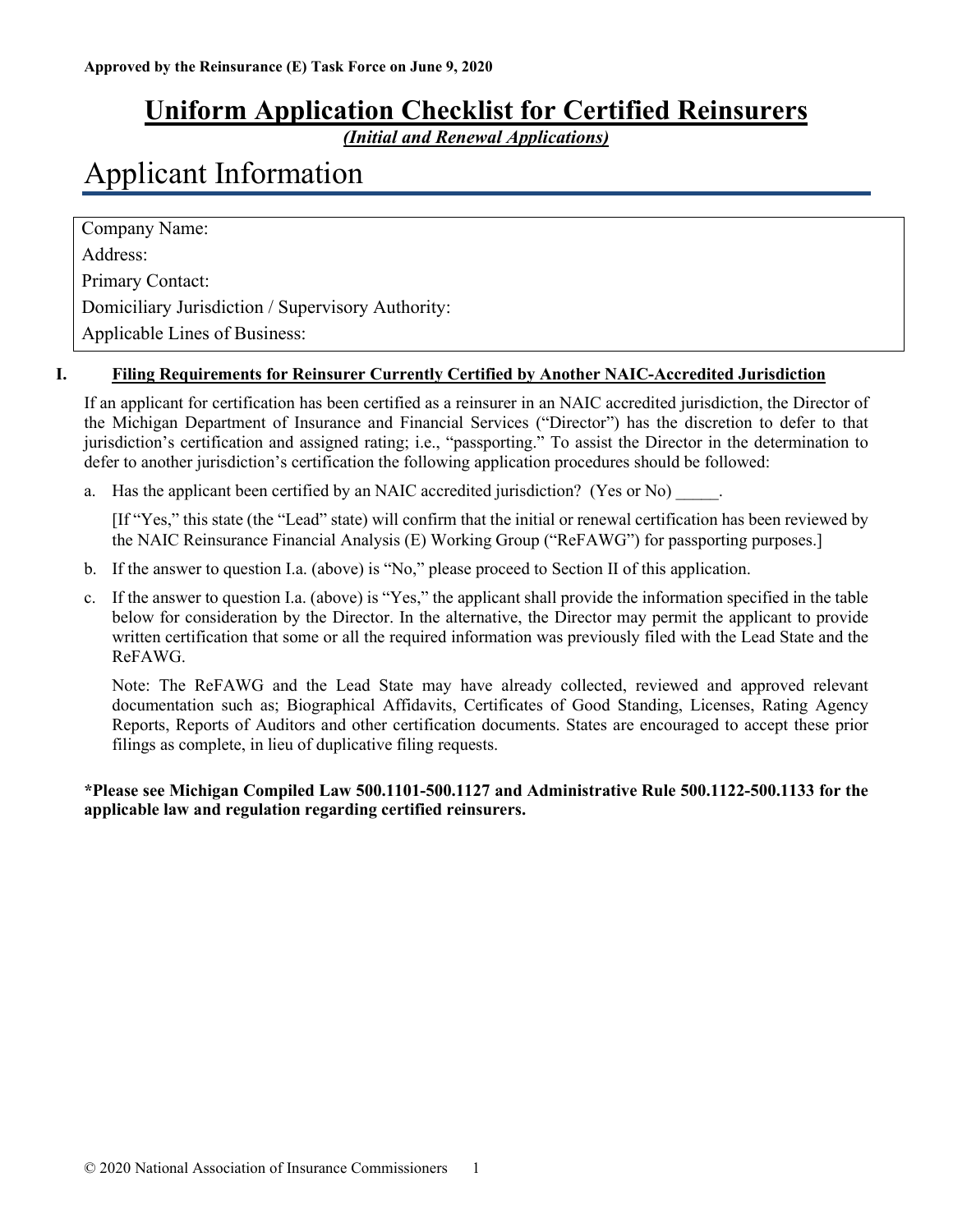| <b>Citation to</b><br>State Law/<br>Regulation* | <b>Requirements</b>                                                                                                                                                                                                                                                                                                                                                                                                                                                                                                                                                                                                                                                                                                                                                                                                                                                                                                                                                                                                                                                                                                                                                                                                                     | Y<br>or<br>N | <b>Reference and</b><br><b>Supporting</b><br><b>Documents</b> |
|-------------------------------------------------|-----------------------------------------------------------------------------------------------------------------------------------------------------------------------------------------------------------------------------------------------------------------------------------------------------------------------------------------------------------------------------------------------------------------------------------------------------------------------------------------------------------------------------------------------------------------------------------------------------------------------------------------------------------------------------------------------------------------------------------------------------------------------------------------------------------------------------------------------------------------------------------------------------------------------------------------------------------------------------------------------------------------------------------------------------------------------------------------------------------------------------------------------------------------------------------------------------------------------------------------|--------------|---------------------------------------------------------------|
|                                                 | <b>Status of Domiciliary Jurisdiction:</b><br>The applicant must be domiciled and licensed in a Qualified<br>Jurisdiction, as determined by this state.                                                                                                                                                                                                                                                                                                                                                                                                                                                                                                                                                                                                                                                                                                                                                                                                                                                                                                                                                                                                                                                                                 |              |                                                               |
|                                                 | Verification of Certification Issued by an NAIC Accredited<br>Jurisdiction:<br>If the applicant is requesting that the Director recognize the<br>certification issued by another NAIC accredited jurisdiction (i.e.,<br>passporting), the applicant must provide a copy of the approval<br>letter or other documentation provided to the applicant by such<br>NAIC accredited jurisdiction. At a minimum, this letter must<br>confirm the following information:                                                                                                                                                                                                                                                                                                                                                                                                                                                                                                                                                                                                                                                                                                                                                                        |              |                                                               |
|                                                 | Name of state(s) in which applicant is currently certified.<br>a.<br>The rating and collateral percentage assigned by the accredited<br>$\mathbf{b}$ .<br>jurisdiction with respect to the applicant.                                                                                                                                                                                                                                                                                                                                                                                                                                                                                                                                                                                                                                                                                                                                                                                                                                                                                                                                                                                                                                   |              |                                                               |
|                                                 | The effective and expiration dates with respect to the<br>$\mathbf{c}$ .<br>certification.                                                                                                                                                                                                                                                                                                                                                                                                                                                                                                                                                                                                                                                                                                                                                                                                                                                                                                                                                                                                                                                                                                                                              |              |                                                               |
|                                                 | The lines of business to which the certification is applicable.<br>d.<br>The applicant's commitment to comply with all requirements<br>e.<br>necessary to maintain certification.                                                                                                                                                                                                                                                                                                                                                                                                                                                                                                                                                                                                                                                                                                                                                                                                                                                                                                                                                                                                                                                       |              |                                                               |
|                                                 | Mechanisms Used to Secure Obligations Incurred as a Certified<br><b>Reinsurer:</b><br>The applicant must specify the mechanisms it will use to secure<br>obligations incurred as a Certified Reinsurer. If the applicant<br>intends to utilize a multi-beneficiary trust for this purpose, the<br>applicant must submit $(1)$ a copy of the approval from the<br>domiciliary regulator with regulatory oversight of the 100%<br>collateral and reduced collateral multi-beneficiary trusts or its<br>intention to secure the approval of the domiciliary regulator of the<br>trust before either trust can be used. $(2)$ the form of the trust that<br>will be used to secure obligations incurred as a certified reinsurer;<br>and $(3)$ the form of the trust that will be used to secure obligations<br>incurred outside of the applicant's certified reinsurer status, i.e., the<br>applicant's 100% collateralized trust (if applicable). The form of<br>each trust is required to be submitted pursuant to state law in order<br>to ensure that security for these obligations will be kept separate<br>and to ensure that each trust meets the requirements of the state's<br>Credit for Reinsurance statute and/or regulation. |              |                                                               |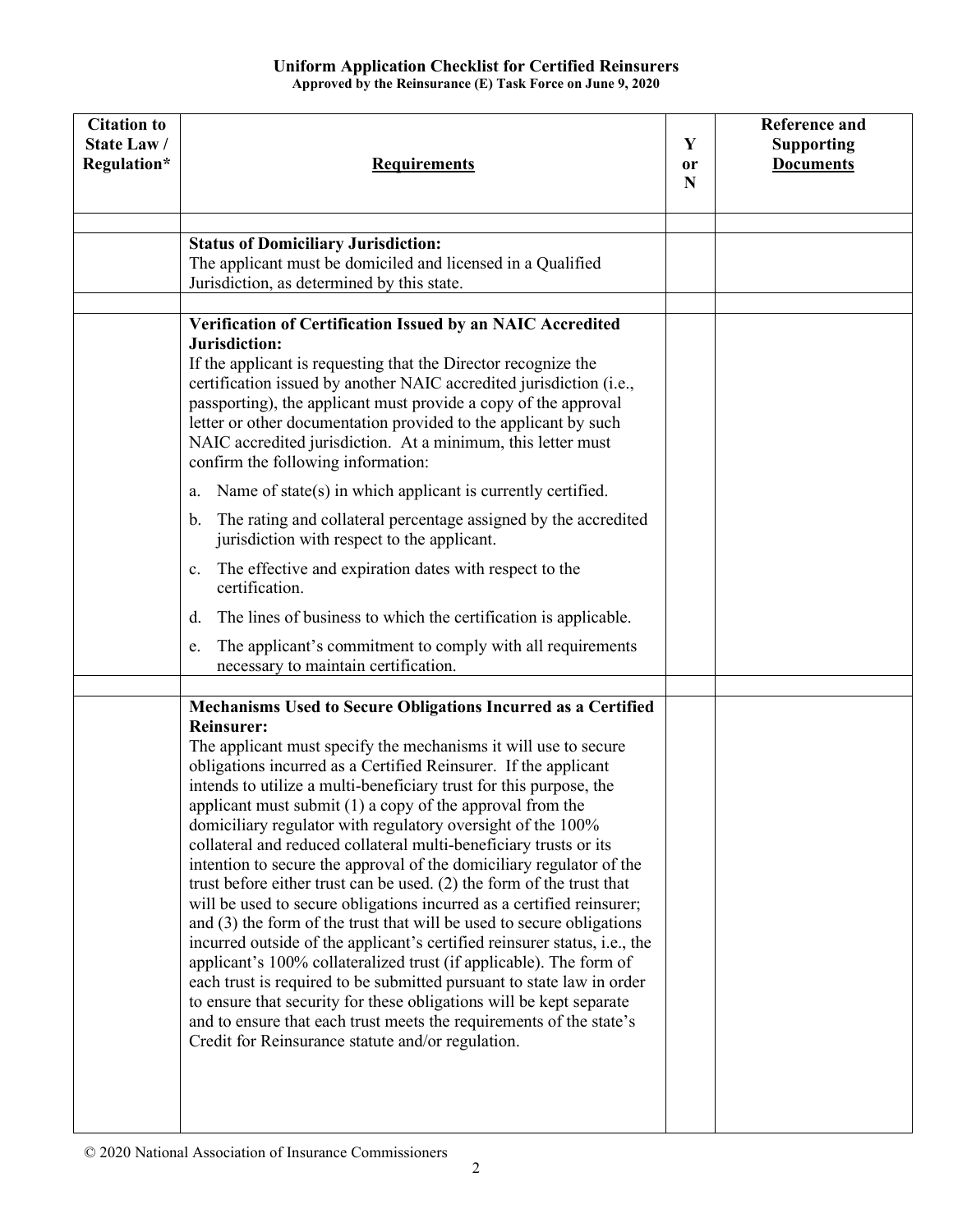| <b>Citation to</b><br>State Law/<br>Regulation* | <b>Requirements</b>                                                                                                                                                                                                                                                                                                                                                                                                                                                                                                    | Y<br>or<br>N | <b>Reference and</b><br><b>Supporting</b><br><b>Documents</b> |
|-------------------------------------------------|------------------------------------------------------------------------------------------------------------------------------------------------------------------------------------------------------------------------------------------------------------------------------------------------------------------------------------------------------------------------------------------------------------------------------------------------------------------------------------------------------------------------|--------------|---------------------------------------------------------------|
|                                                 | <b>NOTE:</b>                                                                                                                                                                                                                                                                                                                                                                                                                                                                                                           |              |                                                               |
|                                                 | The MBT includes a provision that:                                                                                                                                                                                                                                                                                                                                                                                                                                                                                     |              |                                                               |
|                                                 | The certified reinsurer must bind itself by the language of the multi-<br>beneficiary trust and agreement with the Director with principal<br>regulatory oversight of each such trust account, to fund, upon<br>termination of any such trust account, out of the remaining surplus<br>of such trust any deficiency of any other such trust account.                                                                                                                                                                   |              |                                                               |
|                                                 | Form CR-1 (For Initial and Renewal Applications):                                                                                                                                                                                                                                                                                                                                                                                                                                                                      |              |                                                               |
|                                                 | The applicant must provide Michigan Form CR-1, which must be<br>properly executed by an officer authorized to bind the applicant to<br>the commitments set forth in the form. This form is available on<br>the Department's website at:<br>https://www.michigan.gov/documents/difs/FIS 2333 641845 7.pdf                                                                                                                                                                                                               |              |                                                               |
|                                                 |                                                                                                                                                                                                                                                                                                                                                                                                                                                                                                                        |              |                                                               |
|                                                 | Fee:<br>\$500.00                                                                                                                                                                                                                                                                                                                                                                                                                                                                                                       |              |                                                               |
|                                                 |                                                                                                                                                                                                                                                                                                                                                                                                                                                                                                                        |              |                                                               |
|                                                 | <b>Other Requirements:</b><br>The applicant must:                                                                                                                                                                                                                                                                                                                                                                                                                                                                      |              |                                                               |
|                                                 | Commit to comply with other reasonable requirements deemed<br>a.<br>necessary for certification by the certifying state. Failure to<br>comply with such other requirement could disqualify the<br>reinsurer from certification.                                                                                                                                                                                                                                                                                        |              |                                                               |
|                                                 | b. Provide a statement that the applicant agrees to post 100%<br>security upon the entry of an order of rehabilitation or<br>conservation against the ceding insurer or its estate.                                                                                                                                                                                                                                                                                                                                    |              |                                                               |
|                                                 |                                                                                                                                                                                                                                                                                                                                                                                                                                                                                                                        |              |                                                               |
|                                                 | <b>Public Notice Requirement:</b><br>The Director is required to post notice on the insurance<br>department's website promptly upon receipt of any application for<br>certification, including instructions on how members of the public<br>may respond to the application.<br>The Director may not take final action on the application until at<br>least 30 days after posting such notice. The Director will consider<br>any comments received during the public notice period with respect<br>to this application. |              |                                                               |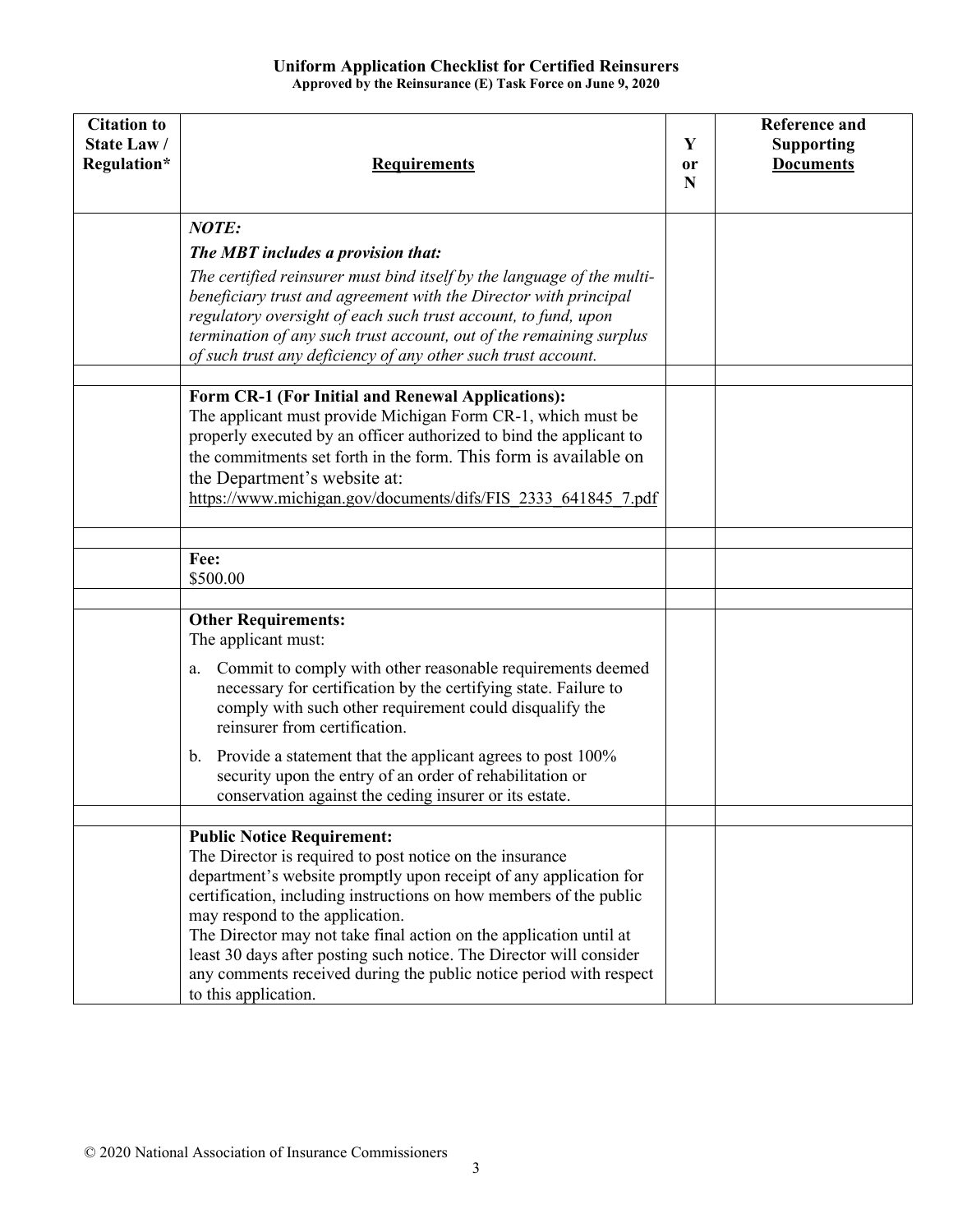#### **Uniform Application Checklist for Certified Reinsurers Approved by the Reinsurance (E) Task Force on June 9, 2020**

### **II. Filing Requirements for Full Application**

- a. The applicant shall provide the information required within Section II if:
	- The applicant has not been certified by an NAIC accredited jurisdiction; or
	- The Director makes a determination not to recognize or defer to the certification issued by another NAIC accredited jurisdiction; or
	- The applicant is renewing its certification with the lead state or a state is not relying on the certification by another NAIC accredited jurisdiction.
- b. Check appropriate box:

☐ Initial Application  $\Box$ Renewal Application

| <b>Citation to</b><br>State Law/<br>Regulation* | <b>Requirements</b>                                                                                                                                                                                                                                                                                                                                                                                                                                                                                                                                                                                                                                                                                                                                                                                                                                                                                                                                                                                                                                                                                                                                                                                                                                                                               | Y<br><b>or</b><br>N | <b>Reference and</b><br><b>Supporting</b><br><b>Documents</b> |
|-------------------------------------------------|---------------------------------------------------------------------------------------------------------------------------------------------------------------------------------------------------------------------------------------------------------------------------------------------------------------------------------------------------------------------------------------------------------------------------------------------------------------------------------------------------------------------------------------------------------------------------------------------------------------------------------------------------------------------------------------------------------------------------------------------------------------------------------------------------------------------------------------------------------------------------------------------------------------------------------------------------------------------------------------------------------------------------------------------------------------------------------------------------------------------------------------------------------------------------------------------------------------------------------------------------------------------------------------------------|---------------------|---------------------------------------------------------------|
|                                                 | <b>Status of Domiciliary Jurisdiction / Proof of Licensure and</b><br>Good Standing: The applicant must be domiciled and licensed in a<br>Qualified Jurisdiction, as determined by this state. The applicant<br>must be in good standing (or the jurisdiction's equivalent<br>classification) and maintain capital and surplus in excess of its<br>domiciliary jurisdiction's highest regulatory action level.<br>The Director will consider the following information with respect to<br>the applicant's domiciliary jurisdiction:<br>Whether the domestic supervisory authority been approved as a<br>a.<br>Qualified Jurisdiction in this state.<br>b. Confirmation as to whether the domestic supervisory authority<br>is included on the NAIC List of Qualified Jurisdictions.<br>The applicant must provide the following information:<br>A copy of the certificate of authority or license to transact<br>a.<br>insurance and/or reinsurance from the applicant's domiciliary<br>jurisdiction.<br>b. A certification from the applicant's domestic supervisory<br>authority affirming that the applicant is in good standing (or the<br>jurisdiction's equivalent classification) and maintains capital<br>and surplus in excess of the jurisdiction's highest regulatory<br>action level. |                     |                                                               |
|                                                 |                                                                                                                                                                                                                                                                                                                                                                                                                                                                                                                                                                                                                                                                                                                                                                                                                                                                                                                                                                                                                                                                                                                                                                                                                                                                                                   |                     |                                                               |
|                                                 | Mechanisms Used to Secure Obligations Incurred as a Certified<br><b>Reinsurer:</b><br>The applicant must specify the mechanisms it will use to secure<br>obligations incurred as a Certified Reinsurer. If the applicant<br>intends to utilize a multi-beneficiary trust for this purpose, the<br>applicant must submit $(1)$ a copy of the approval from the<br>domiciliary regulator with regulatory oversight of the 100%                                                                                                                                                                                                                                                                                                                                                                                                                                                                                                                                                                                                                                                                                                                                                                                                                                                                      |                     |                                                               |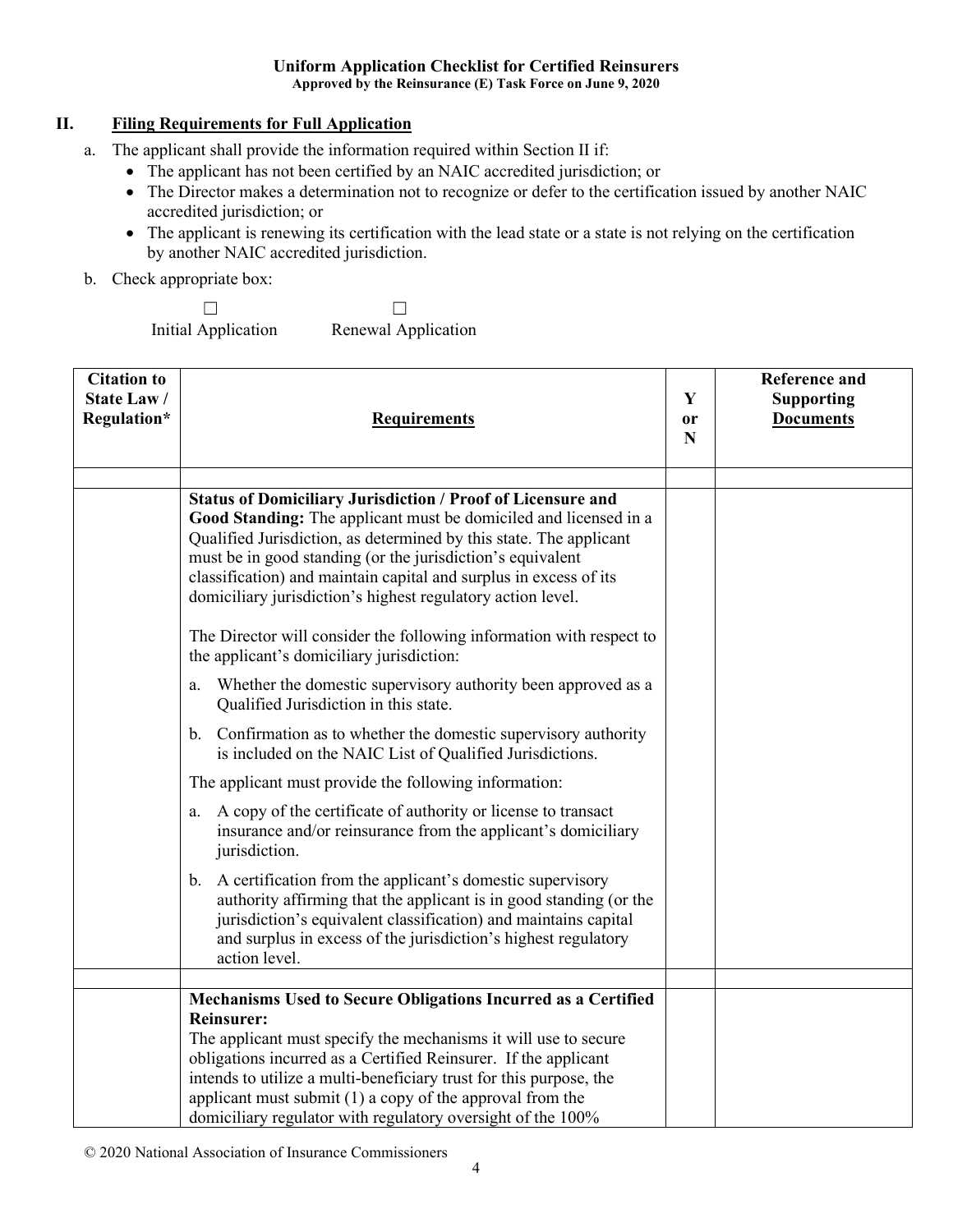| <b>Citation to</b><br>State Law/<br>Regulation* | <b>Requirements</b>                                                                                                                                                                                                                                                                                                                                                                                                                                                                                                                                                                                                                                                                                                                                                                                   | Y<br>or<br>N | <b>Reference and</b><br><b>Supporting</b><br><b>Documents</b> |
|-------------------------------------------------|-------------------------------------------------------------------------------------------------------------------------------------------------------------------------------------------------------------------------------------------------------------------------------------------------------------------------------------------------------------------------------------------------------------------------------------------------------------------------------------------------------------------------------------------------------------------------------------------------------------------------------------------------------------------------------------------------------------------------------------------------------------------------------------------------------|--------------|---------------------------------------------------------------|
|                                                 | collateral and reduced collateral multi-beneficiary trusts or its<br>intention to secure the approval of the domiciliary regulator of the<br>trust before either trust can be used; $(2)$ the form of the trust that<br>will be used to secure obligations incurred as a certified reinsurer;<br>and (3) the form of the trust that will be used to secure obligations<br>incurred outside of the applicant's certified reinsurer status, i.e., the<br>applicant's 100% collateralized trust (if applicable). The form of<br>each trust is required to be submitted pursuant to state law in order<br>to ensure that security for these obligations will be kept separate<br>and to ensure that each trust meets the requirements of the state's<br>Credit for Reinsurance statute and/or regulation. |              |                                                               |
|                                                 | NOTE:<br>The MBT includes a provision that:<br>The certified reinsurer must bind itself by the language of the multi-<br>beneficiary trust and agreement with the Director with principal<br>regulatory oversight of each such trust account, to fund, upon<br>termination of any such trust account, out of the remaining surplus<br>of such trust any deficiency of any other such trust account.                                                                                                                                                                                                                                                                                                                                                                                                   |              |                                                               |
|                                                 |                                                                                                                                                                                                                                                                                                                                                                                                                                                                                                                                                                                                                                                                                                                                                                                                       |              |                                                               |
|                                                 | <b>Financial Strength Ratings (Stand-Alone or Group):</b><br>The applicant must maintain interactive financial strength ratings<br>from two or more acceptable rating agencies. Initial or Affirmed<br>financial strength rating dates must be within 15 months of the<br>application date/renewal filing date. The applicant must provide the<br>following:<br>Confirm all interactive financial strength ratings currently<br>a.                                                                                                                                                                                                                                                                                                                                                                    |              |                                                               |
|                                                 | maintained by the applicant.<br>b. Specify the type of financial strength rating (i.e., stand-alone or                                                                                                                                                                                                                                                                                                                                                                                                                                                                                                                                                                                                                                                                                                |              |                                                               |
|                                                 | group).<br>If the financial strength rating is not on a stand-alone basis,<br>$c_{\cdot}$<br>provide the rationale for the group rating <sup>1</sup> .                                                                                                                                                                                                                                                                                                                                                                                                                                                                                                                                                                                                                                                |              |                                                               |
|                                                 | Copies of full rating agency reports with respect to all financial<br>d.<br>strength ratings currently maintained by the applicant. If a full<br>report is not available, the applicant must provide a letter from<br>the applicable rating agency affirming its current financial<br>strength rating. Initial or Affirmed financial strength rating<br>dates must be within 15 months of the application date/renewal<br>filing date.                                                                                                                                                                                                                                                                                                                                                                |              |                                                               |
|                                                 | An explanation of any changes in the financial strength rating<br>e.<br>during the last three years.                                                                                                                                                                                                                                                                                                                                                                                                                                                                                                                                                                                                                                                                                                  |              |                                                               |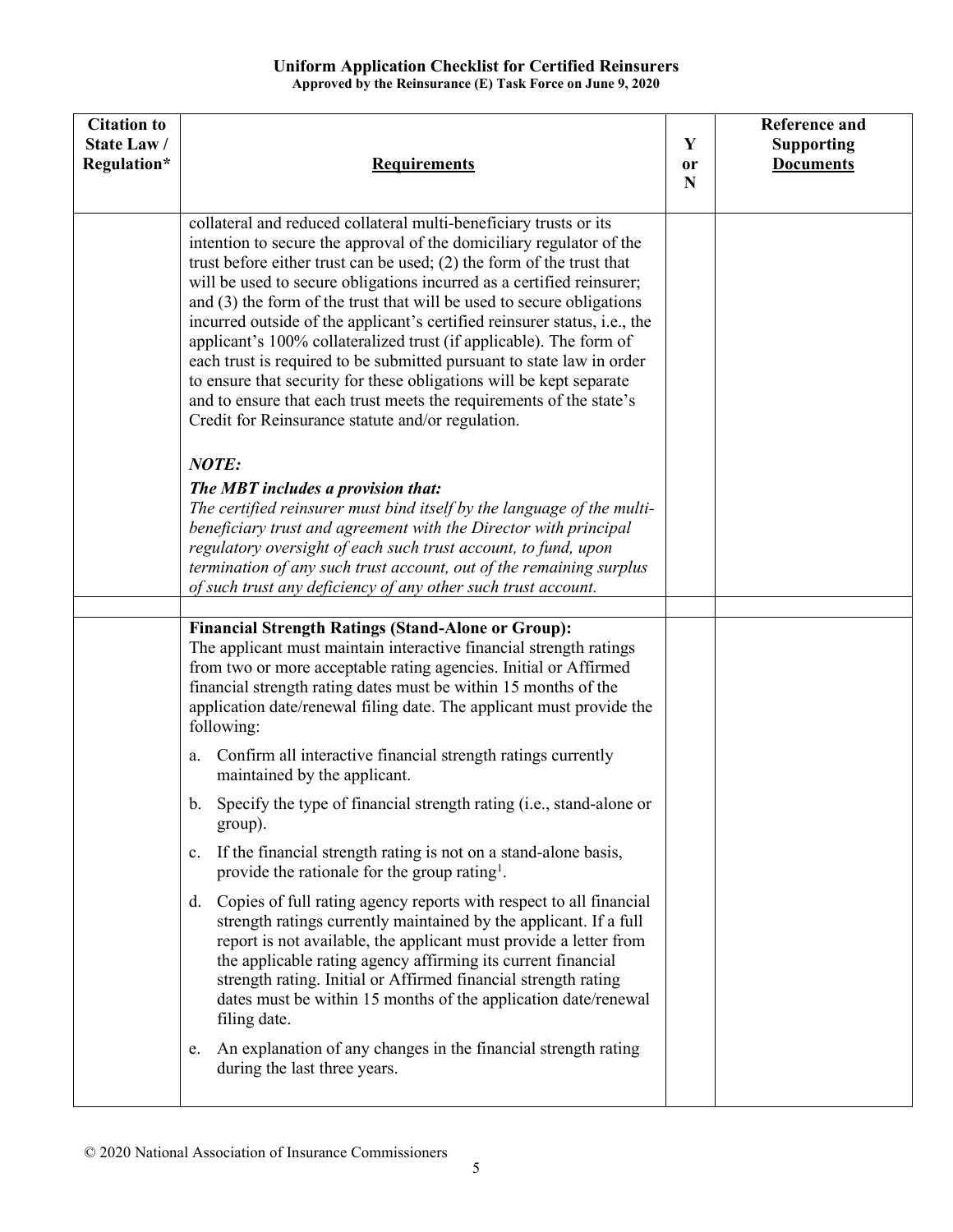| <b>Citation to</b><br><b>State Law/</b><br>Regulation* | <b>Requirements</b>                                                                                                                                                                                                                                                                                                                                                                                                                                                                                                                                                                                                                                                                                                                                                                                                                                                                                                                                                                                                                                                                                                                                                                                                                                                                                                                                                                                                                                                                                                                                                                                       | Y<br>or<br>$\mathbf N$ | <b>Reference and</b><br><b>Supporting</b><br><b>Documents</b> |
|--------------------------------------------------------|-----------------------------------------------------------------------------------------------------------------------------------------------------------------------------------------------------------------------------------------------------------------------------------------------------------------------------------------------------------------------------------------------------------------------------------------------------------------------------------------------------------------------------------------------------------------------------------------------------------------------------------------------------------------------------------------------------------------------------------------------------------------------------------------------------------------------------------------------------------------------------------------------------------------------------------------------------------------------------------------------------------------------------------------------------------------------------------------------------------------------------------------------------------------------------------------------------------------------------------------------------------------------------------------------------------------------------------------------------------------------------------------------------------------------------------------------------------------------------------------------------------------------------------------------------------------------------------------------------------|------------------------|---------------------------------------------------------------|
|                                                        | <b>NOTE:</b> Acceptable rating agencies include A.M. Best, Fitch<br>Ratings, Moody's Investor Service, Standard & Poor's, Kroll Bond<br>Rating Agency, or any other Nationally Recognized Statistical<br>Rating Organization recognized by the SEC to provide financial<br>strength ratings on insurance companies.                                                                                                                                                                                                                                                                                                                                                                                                                                                                                                                                                                                                                                                                                                                                                                                                                                                                                                                                                                                                                                                                                                                                                                                                                                                                                       |                        |                                                               |
|                                                        | <b>Disputed and/or Overdue Reinsurance Claims / Business</b><br><b>Practices:</b><br>The Director may consider the applicant's business practices in<br>dealing with its ceding insurers, including compliance with<br>contractual terms and obligations. The applicant must provide the<br>following if 1) applicant's reinsurance obligations to U.S. cedents<br>that are in dispute and/or more than 90 days past due exceed 5% of<br>its total reinsurance obligations to U.S. cedents as of the end of its<br>prior financial reporting year; or 2) the applicant's reinsurance<br>obligations to any of the top 10 U.S. cedents (based on the amount<br>of outstanding reinsurance obligations as of the end of its prior<br>financial reporting year) that are in dispute and/or more than 90<br>days past due exceed 10% of its reinsurance obligations to that U.S.<br>cedent,<br>Then, in either case, the applicant will provide:<br>Notice of that fact to the Director and a detailed explanation<br>a.<br>regarding the reason(s) for the amount of disputed or overdue<br>claims exceeding the levels noted above; and.<br>A description of the applicant's business practices in dealing<br>b.<br>with U.S. ceding insurers and a statement that the applicant<br>commits to comply with all contractual requirements applicable<br>to reinsurance contracts with U.S. ceding insurers.<br>Upon receipt of such notice and explanation, the Director may<br>request additional information concerning the applicant's<br>claims practices with regard to any or all U.S. ceding insurers. |                        |                                                               |
|                                                        | <b>Schedules for Reinsurance Assumed and Reinsurance Ceded:</b>                                                                                                                                                                                                                                                                                                                                                                                                                                                                                                                                                                                                                                                                                                                                                                                                                                                                                                                                                                                                                                                                                                                                                                                                                                                                                                                                                                                                                                                                                                                                           |                        |                                                               |
|                                                        | The applicant must provide the following:<br>For applicants domiciled in the U.S., provide the most recent<br>a.<br>NAIC Annual Statement Blank Schedule F (property/casualty)<br>and/or Schedule S (life and health).<br>For applicants domiciled outside the U.S. provide Form CR-F<br>$\mathbf{b}$ .<br>(property/casualty) and/or Form CR-S (life and health),<br>completed in accordance with the instructions adopted by the<br>NAIC.                                                                                                                                                                                                                                                                                                                                                                                                                                                                                                                                                                                                                                                                                                                                                                                                                                                                                                                                                                                                                                                                                                                                                               |                        |                                                               |
|                                                        |                                                                                                                                                                                                                                                                                                                                                                                                                                                                                                                                                                                                                                                                                                                                                                                                                                                                                                                                                                                                                                                                                                                                                                                                                                                                                                                                                                                                                                                                                                                                                                                                           |                        |                                                               |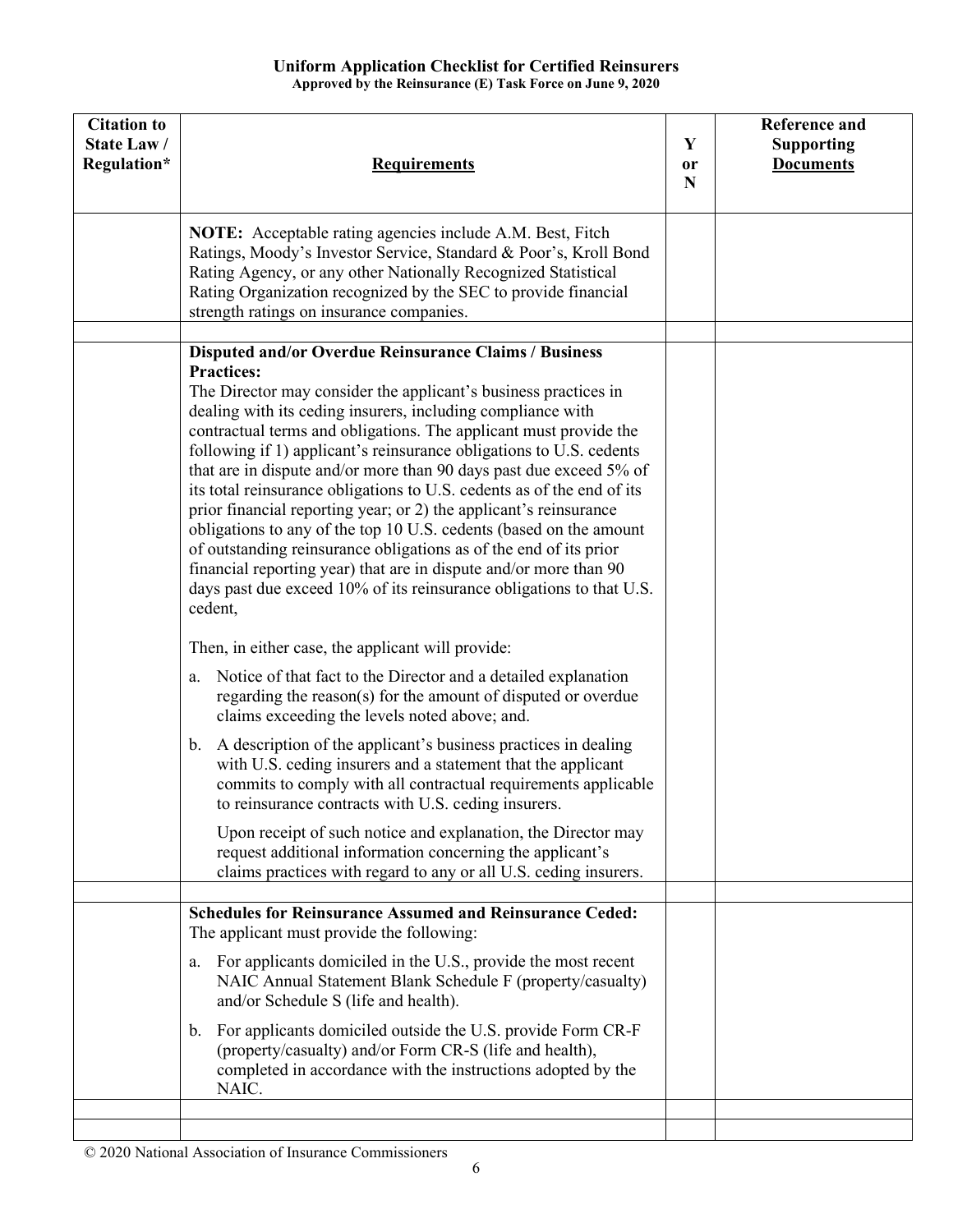| <b>Citation to</b><br><b>State Law/</b><br>Regulation* | <b>Requirements</b>                                                                                                                                                                                                                                                                                                                                                                                                                                                                                                                                                                                                                                                                                                                                                                                                                                              | Y<br>0r<br>N | <b>Reference and</b><br><b>Supporting</b><br><b>Documents</b> |
|--------------------------------------------------------|------------------------------------------------------------------------------------------------------------------------------------------------------------------------------------------------------------------------------------------------------------------------------------------------------------------------------------------------------------------------------------------------------------------------------------------------------------------------------------------------------------------------------------------------------------------------------------------------------------------------------------------------------------------------------------------------------------------------------------------------------------------------------------------------------------------------------------------------------------------|--------------|---------------------------------------------------------------|
|                                                        | <b>Regulatory Actions:</b><br>The applicant must provide a description of any regulatory actions<br>taken against the applicant.                                                                                                                                                                                                                                                                                                                                                                                                                                                                                                                                                                                                                                                                                                                                 |              |                                                               |
|                                                        | Include all regulatory actions, fines and penalties, regardless of<br>a.<br>the amount.                                                                                                                                                                                                                                                                                                                                                                                                                                                                                                                                                                                                                                                                                                                                                                          |              |                                                               |
|                                                        | b. Provide a description of any changes in with respect to the<br>provisions of the applicant's domiciliary license.                                                                                                                                                                                                                                                                                                                                                                                                                                                                                                                                                                                                                                                                                                                                             |              |                                                               |
|                                                        | [NOTE: Reinsurance-FAWG requires this information for the last<br>three years for passporting purposes.]                                                                                                                                                                                                                                                                                                                                                                                                                                                                                                                                                                                                                                                                                                                                                         |              |                                                               |
|                                                        |                                                                                                                                                                                                                                                                                                                                                                                                                                                                                                                                                                                                                                                                                                                                                                                                                                                                  |              |                                                               |
|                                                        | <b>Financial/Regulatory Filings:</b><br>The applicant must provide the following:                                                                                                                                                                                                                                                                                                                                                                                                                                                                                                                                                                                                                                                                                                                                                                                |              |                                                               |
|                                                        | A copy of the most recent report of the independent auditor.<br>a.                                                                                                                                                                                                                                                                                                                                                                                                                                                                                                                                                                                                                                                                                                                                                                                               |              |                                                               |
|                                                        | Copies of the audited financial statements for the last two years<br>$\mathbf{b}$ .<br>filed with its jurisdiction supervisor. Financial statements must<br>demonstrate that the applicant has minimum capital and<br>surplus, or the equivalent, of at least \$250,000,000. If the<br>applicant is an association including incorporated and<br>individual unincorporated underwriters, statements must<br>demonstrate that the applicant has capital and surplus<br>equivalents (net of liabilities) of at least \$250,000,000, and a<br>central fund containing a balance of at least \$250,000,000. A<br>copy of the Actuarial Opinion and other regulatory filings, as<br>filed with the reinsurer's jurisdiction supervisor.<br>[NOTE: Reinsurance-FAWG requires a stand-alone Actuarial<br>Opinion for passporting purposes, or the functional equivalent |              |                                                               |
|                                                        | under the Supervisor's applicable Actuarial Function Holder<br>Regime.                                                                                                                                                                                                                                                                                                                                                                                                                                                                                                                                                                                                                                                                                                                                                                                           |              |                                                               |
|                                                        | <b>Solvent Schemes of Arrangement:</b>                                                                                                                                                                                                                                                                                                                                                                                                                                                                                                                                                                                                                                                                                                                                                                                                                           |              |                                                               |
|                                                        | The applicant must provide:                                                                                                                                                                                                                                                                                                                                                                                                                                                                                                                                                                                                                                                                                                                                                                                                                                      |              |                                                               |
|                                                        | A description of any past, present or proposed future<br>a.<br>participation in any solvent scheme of arrangement, or similar<br>procedure, involving U.S. ceding insurers.                                                                                                                                                                                                                                                                                                                                                                                                                                                                                                                                                                                                                                                                                      |              |                                                               |
|                                                        | A statement that the applicant commits to notify the Director of<br>$\mathbf{b}$ .<br>any future proposed participation in any solvent scheme of<br>arrangement, or similar procedure, as soon as practicable.                                                                                                                                                                                                                                                                                                                                                                                                                                                                                                                                                                                                                                                   |              |                                                               |
|                                                        |                                                                                                                                                                                                                                                                                                                                                                                                                                                                                                                                                                                                                                                                                                                                                                                                                                                                  |              |                                                               |
|                                                        |                                                                                                                                                                                                                                                                                                                                                                                                                                                                                                                                                                                                                                                                                                                                                                                                                                                                  |              |                                                               |